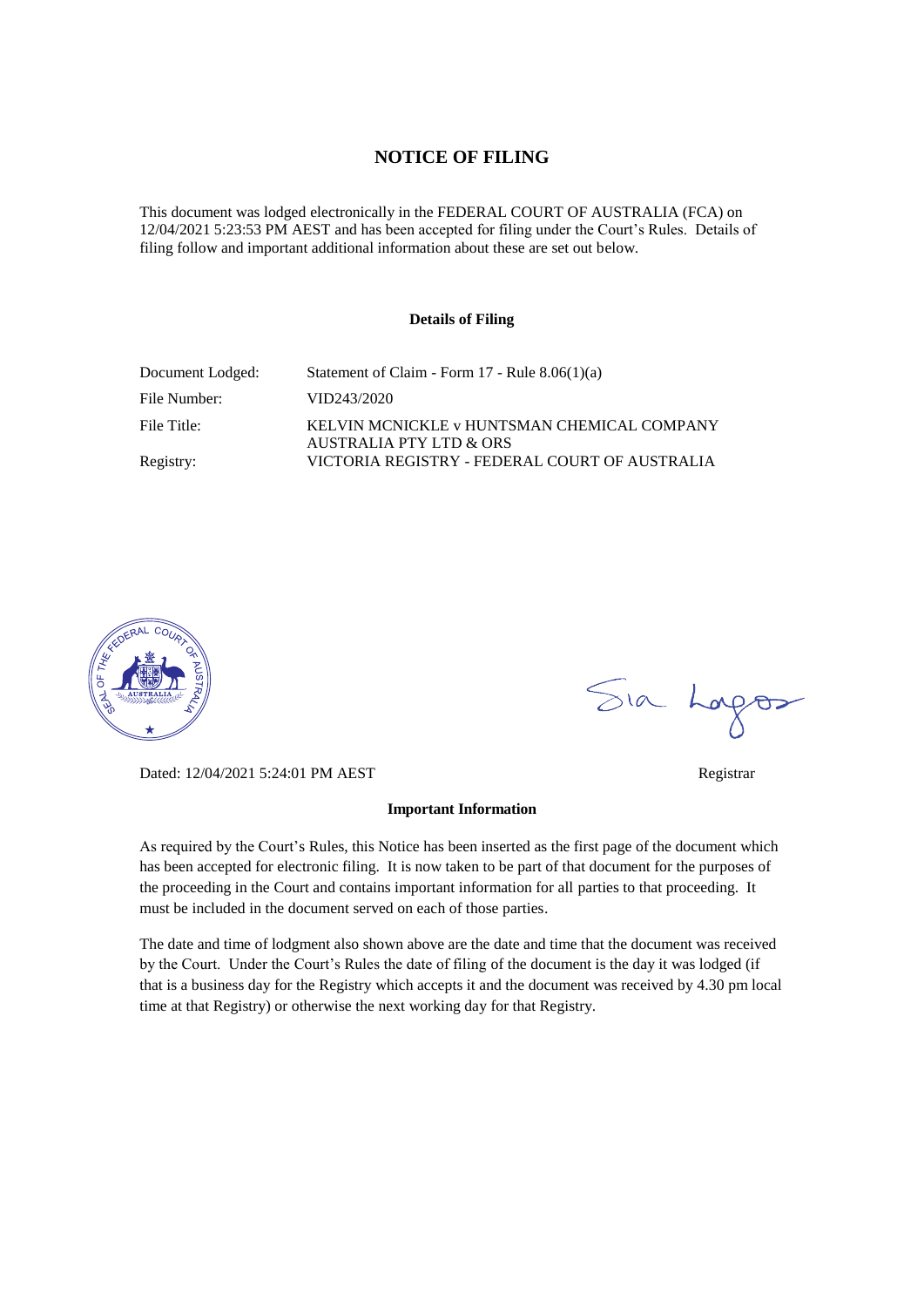

VID 243 of 2020

## **KELVIN M<sup>C</sup>NICKLE**

Applicant

## **HUNTSMAN CHEMICAL COMPANY AUSTRALIA PTY LTD (ACN 004 146 338) and others named in the Schedule**

First Respondent and others according to the Schedule

# **Applicant's Amended Points of Claim**

In this Points of Claim, the following definitions apply:

**2FASOC** means the Second Further Amended Statement of Claim dated 19 October 2020.

**Outline of Evidence** means the Applicant's outline of evidence dated 23 September 2020.

## **Roundup Products** means:

- A. in the period 1987 to 2000, Roundup Herbicide; and
- B. in the period 2000 to 2018, Roundup Herbicide and Roundup Biactive.

## **A. The Respondents**

- *A.1. The First Respondent*
- <span id="page-1-0"></span>1. Between July 1976 and around April 1988, the First Respondent (**Monsanto Australia (Old)**):
	- (a) was known as Monsanto Australia Ltd;
	- (b) imported into Australia or caused to be imported into Australia:
		- i. Roundup Herbicide, for distribution and sale; and/or
		- ii. Glyphosate salts, including one salt form known as glyphosate isopropylamine salt (**Glyphosate Salts**) via a process of conversation of Glyphosate Intermediate and/or glyphosate for use in the manufacture of Roundup Herbicide;
	- (c) supplied Roundup Herbicide to other distributors (**the Intermediary Suppliers**) for resupply to consumers;
	- (d) produced: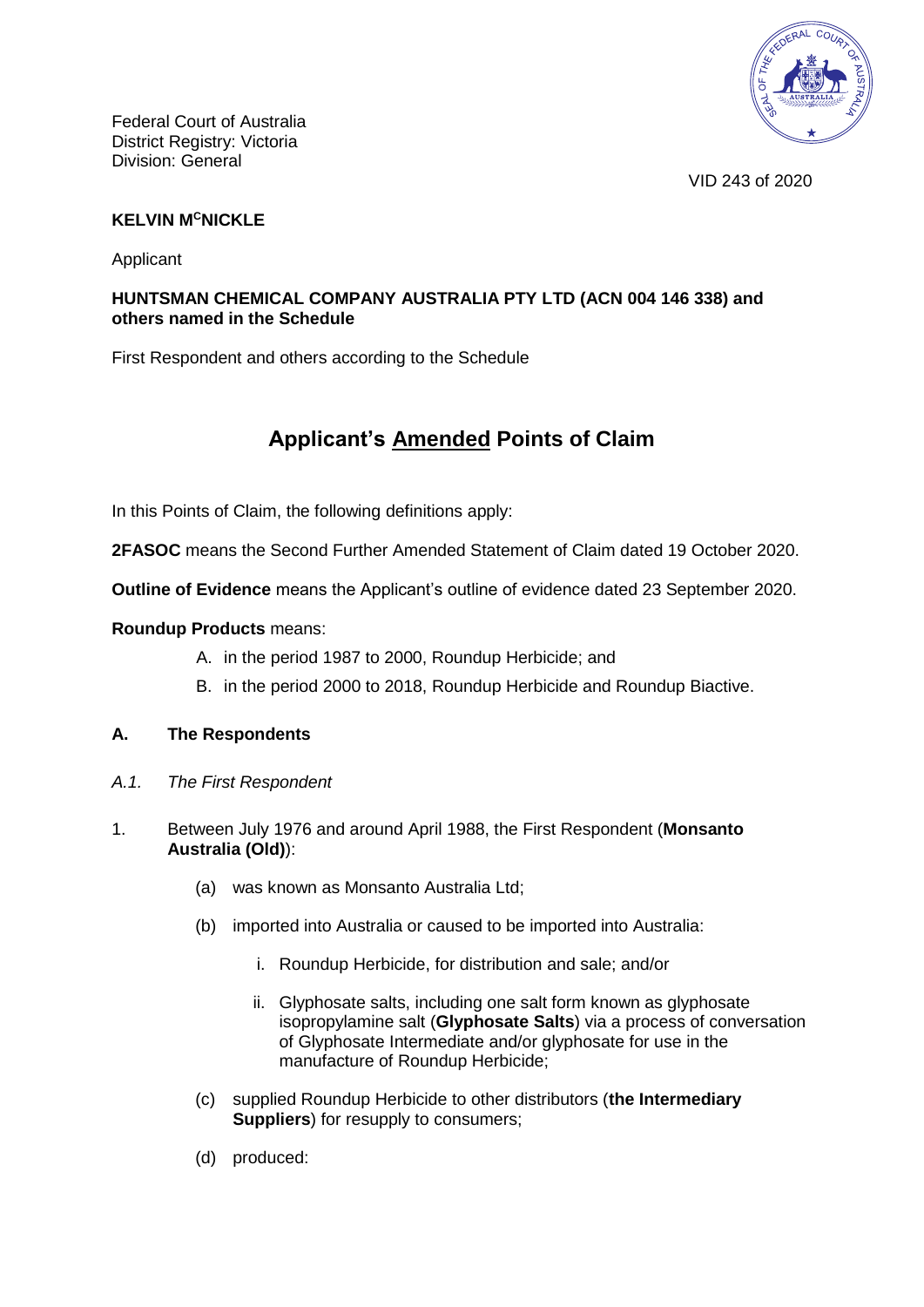- i. Glyphosate Salts via a process of conversion of Glyphosate Intermediate; and/or
- ii. glyphosate,

for use in the manufacture of Roundup Herbicide;

- (e) manufactured Roundup Herbicide using Glyphosate Salts, Glyphosate Intermediate and/or glyphosate;
- (f) distributed Roundup Herbicide in Australia;
- (g) promoted or marketed Roundup Herbicide in Australia;
- (h) caused or permitted its name (Monsanto Australia Ltd) to be used in marketing and other materials related to Roundup Herbicide;
- (i) used the 'Monsanto' and 'Roundup' trademarks, owned in accordance with sub-paragraphs [6\(](#page-3-0)c)(iv) below; and
- (j) was a wholly owned subsidiary of Monsanto Company US (Old) (as defined in sub-paragraph [6\(c\)](#page-4-0) below).
- <span id="page-2-0"></span>2. Further, between 1 April 1988 and November 1993, Monsanto Australia (Old) produced glyphosate for the Second Respondent pursuant to an operating agreement between Legis No 20 Ltd and Monsanto Australia (Old) dated 31 March 1988 (**Operating Agreement**).
- 3. By reason of the matters alleged in paragraphs [1](#page-1-0) and [2](#page-2-0) above, Monsanto Australia (Old) manufactured Roundup Herbicide within the meaning of s 74A of the *Trade Practices Act 1974* (Cth) (**Trade Practices Act**).
- *A.2. The Second Respondent*
- <span id="page-2-1"></span>4. The Second Respondent (**Monsanto Australia (New)**):
	- (a) was known as Monsanto Australia Limited from 19 April 1988 to 23 August 2018, and is now known as Monsanto Australia Pty Ltd;
	- (b) from around April 1988, imported Roundup Herbicide or caused Roundup Herbicide to be imported into Australia for distribution and sale;
	- (c) from 1996, imported Roundup Biactive or caused Roundup Biactive to be imported into Australia for distribution and sale;
	- (d) from around April 1988, imported or caused to be imported into Australia one or other of Glyphosate Intermediate, Glyphosate Salts and/or glyphosate for use in the manufacture of Roundup Herbicide and/or Roundup Biactive;
	- (e) from around April 1988, manufactured Roundup Herbicide and Roundup Biactive using Glyphosate Intermediate, Glyphosate Salts and/or glyphosate for supply in Australia;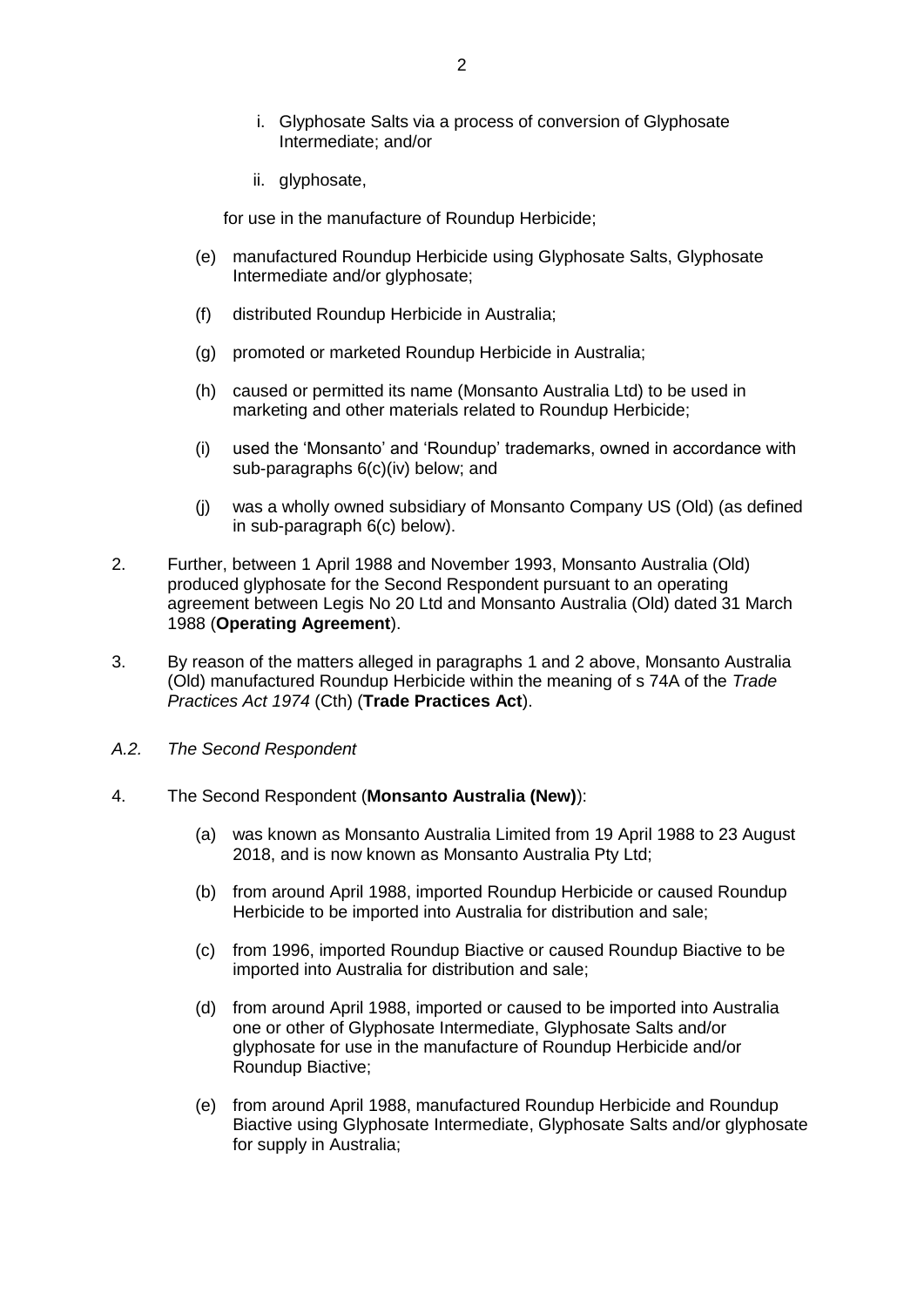- (f) from around April 1988, supplied Roundup Herbicide and Roundup Biactive to the Intermediary Suppliers for resupply to consumers;
- (g) from around April 1988, distributed Roundup Herbicide and Roundup Biactive in Australia by itself or via a network of re-sellers, affiliates, related entities of Monsanto Australia and/or appointed distributors;
- (h) from around April 1988, promoted and marketed Roundup Herbicide in Australia;
- (i) from 1996, promoted and marketed Roundup Biactive in Australia;
- (j) caused or permitted its name (Monsanto Australia Ltd and from 24 August 2018, Monsanto Australia Pty Ltd) to be used in marketing and promotion of Roundup Herbicide and Roundup Biactive in Australia;
- (k) from 1988 to at least 2015 used the 'Monsanto' and 'Roundup' trademarks, owned in accordance with sub-paragraphs [6\(](#page-3-0)c)(iv) below; and
- (l) until 7 June 2018, was an indirect wholly owned subsidiary of Monsanto Company US (Old) and Monsanto Company US (New) (as defined in paragraph 6 below) and thereafter of Bayer Aktiengesellschaft (AG) (**Bayer AG**).
- 5. By reason of the matters alleged in paragraphs [2](#page-2-0) and [4](#page-2-1) above:
	- (a) manufactured Roundup Herbicide and Roundup Biactive within the meaning of s 74A of the Trade Practices Act; and
	- (b) was a manufacturer of Roundup Herbicide and Roundup Biactive within the meaning of s 7 of the Com*petition and Consumer Act (Cth) Schedule 2 – the Australian Consumer Law* (**the Australian Consumer Law**).
- *A.3. The Third Respondent*
- <span id="page-3-1"></span><span id="page-3-0"></span>6. The Third Respondent (**Monsanto Company US (New)**):
	- (a) from 2000:
		- i. manufactured:
			- A. one or other of Glyphosate Intermediate, Glyphosate Salts and/or glyphosate for use in the manufacture of Roundup Herbicide and/or Roundup Biactive;
			- B. Roundup Herbicide; and/or
			- C. Roundup Biactive;
		- ii. supplied to Monsanto Australia (New) for importation into and/or distribution in Australia:
			- A. one or other of Glyphosate Intermediate, Glyphosate Salts and/or glyphosate for use in the manufacture of Roundup Herbicide and/or Roundup Biactive;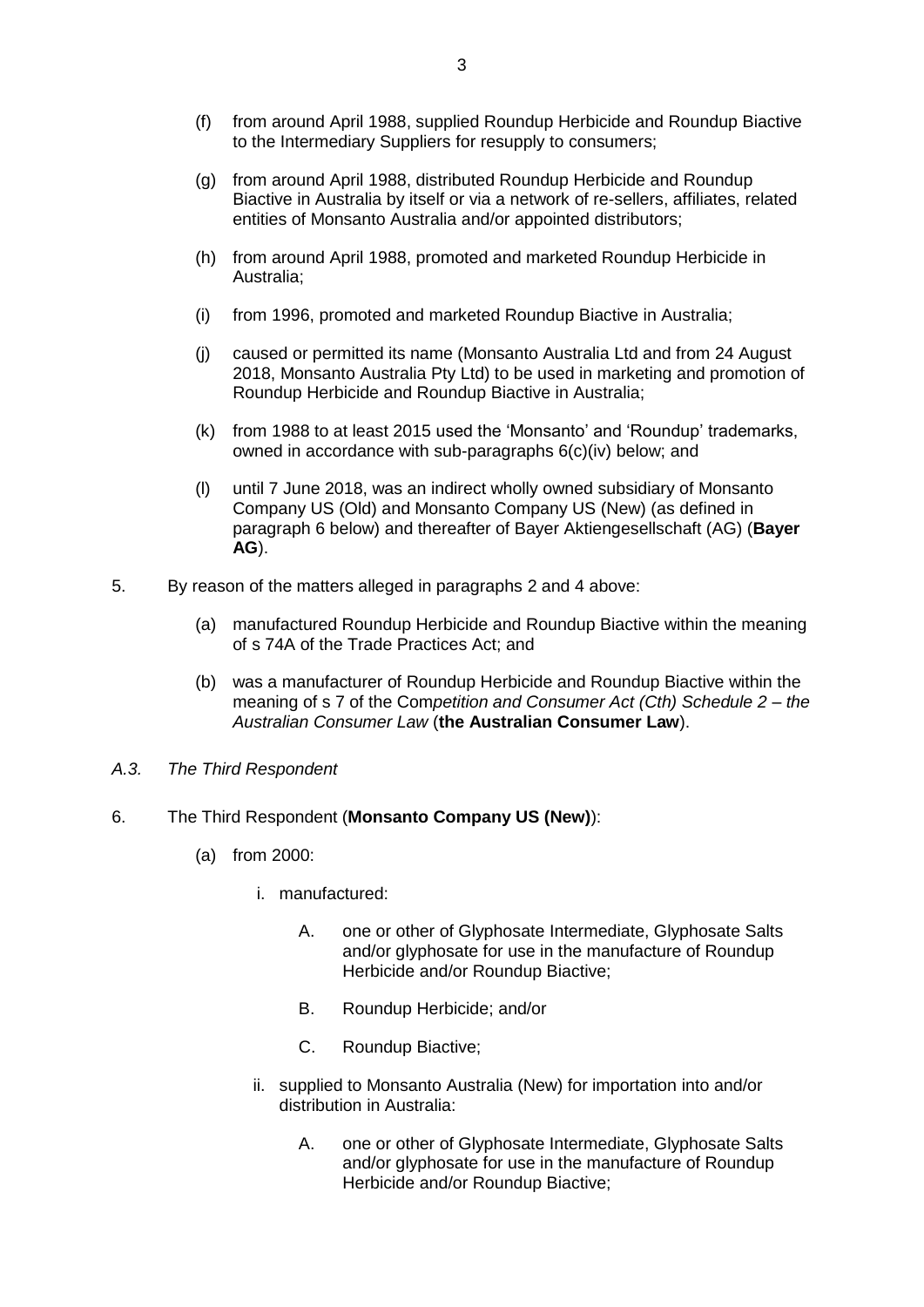- B. Roundup Herbicide; and/or
- C. Roundup Biactive;
- iii. until around 2002, caused or permitted the word 'Monsanto', the brand name 'Roundup' and/or the Monsanto logo to be used on product labels; and
- iv. until around 2002, caused or permitted the word 'Monsanto', the brand name 'Roundup' and/or the Monsanto logo to be used in marketing and/or other informational materials in Australia as they related to about Roundup Herbicide and Roundup Biactive.
- (b) by reason of the matters alleged in sub-paragraph [6\(a\)](#page-3-1) above:
	- i. manufactured Roundup Herbicide and Roundup Biactive within the meaning of s 74A of the Trade Practices Act; and
	- ii. was a manufacturer of Roundup Herbicide and Roundup Biactive within the meaning of s 7 of the Australian Consumer Law;
- <span id="page-4-0"></span>(c) further, by agreement effective 1 September 2000, assumed all liabilities as they related to Monsanto Roundup products, Glyphosate Intermediate, Glyphosate Salts and/or glyphosate from Pharmacia Corporation (previously known as Monsanto Company (**Monsanto Company US (Old)**) which:
	- i. from at least July 1976 until 2000, manufactured one or other of Glyphosate Intermediate, Glyphosate Salts and/or glyphosate for use in the manufacture of Roundup Products;
	- ii. from approximately 1976 until 2000, supplied Roundup Products to Monsanto Australia (Old) and Monsanto Australia (New) for importation, sale and distribution in Australia;
	- iii. from about 1983, supplied to Monsanto Australia (Old) and Monsanto Australia (New) for importation into Australia one or other of Glyphosate Intermediate, Glyphosate Salts and/or glyphosate for use in the manufacture of Roundup Products;
	- iv. from at least July 1976 until around 2000, held the 'Monsanto' Australian trademark number 77856 and the 'Roundup' Australian trademark number 227919 (together, **the Australian Trademarks**) which have thereafter been held:
		- A. until around 4 February 2002, by Pharmacia Corporation; and
		- B. at all material times after 4 February 2002, by Monsanto Technology LLC;
	- v. from at least 1976 to 2000, caused or permitted the word 'Monsanto', the brand name 'Roundup' and the Monsanto logo to be used on product labels;
	- vi. from at least 1976, caused or permitted the word 'Monsanto', the brand name 'Roundup' and/or the Monsanto logo to be used in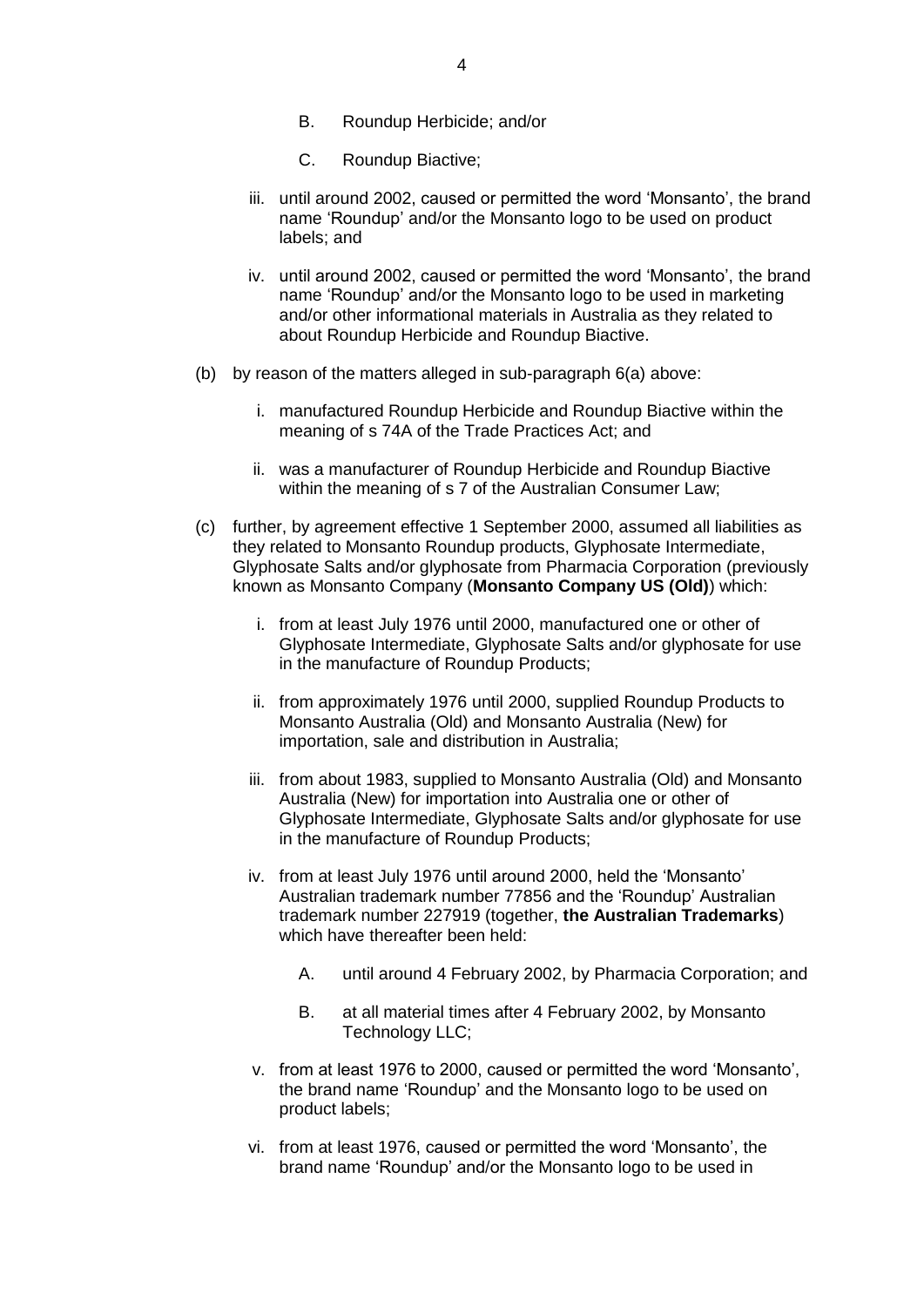marketing and other materials in Australia as they related to Roundup Herbicide;

- vii. from at least 1996, caused or permitted the word 'Monsanto', the brand name 'Roundup' and/or the Monsanto logo to be used in marketing and other materials in Australia as they related to Roundup Herbicide and Roundup Biactive; and
- viii. by reason of the matters alleged in subparagraphs 16(c)(i) to (vii) above, manufactured Roundup Herbicide and Roundup Biactive within the meaning of s 74A of the Trade Practices Act.
- 7. The Applicant (**Mr McNickle**) refers to and repeats sub paragraph 17(d) of the 2FASOC as though it were pleaded herein.

## **B. Roundup Products**

- *B.1. Roundup Herbicide*
- 8. Roundup Herbicide is a herbicide product which:
	- (a) is formulated using Glyphosate Intermediate and Glyphosate Salts;
	- (b) contains glyphosate;
	- (c) includes either 'Roundup' or 'Monsanto' in the product name registered with the Australian Pesticides and Veterinary Medicines Authority (**APVMA**); and
	- (d) is sold in Australia.
- 9. As at 1987 and at all material times thereafter, Roundup Herbicide has been registered for use in Australia.
- 10. At all material times when Roundup Herbicide was sold in Australia. the active ingredient or main active ingredient in Roundup Herbicide was glyphosate as glyphosate isopropylamine salt.
- 11. At all material times when Roundup Herbicide was sold in Australia, Roundup Herbicide contained surfactants and/or impurities.
- *B.2. Roundup Biactive*
- 12. Roundup Biactive is a herbicide product which:
	- (a) is formulated using Glyphosate Salts;
	- (b) contains glyphosate;
	- (c) includes either 'Roundup' or 'Monsanto' in the product name registered with the APVMA; and
	- (d) is sold in Australia.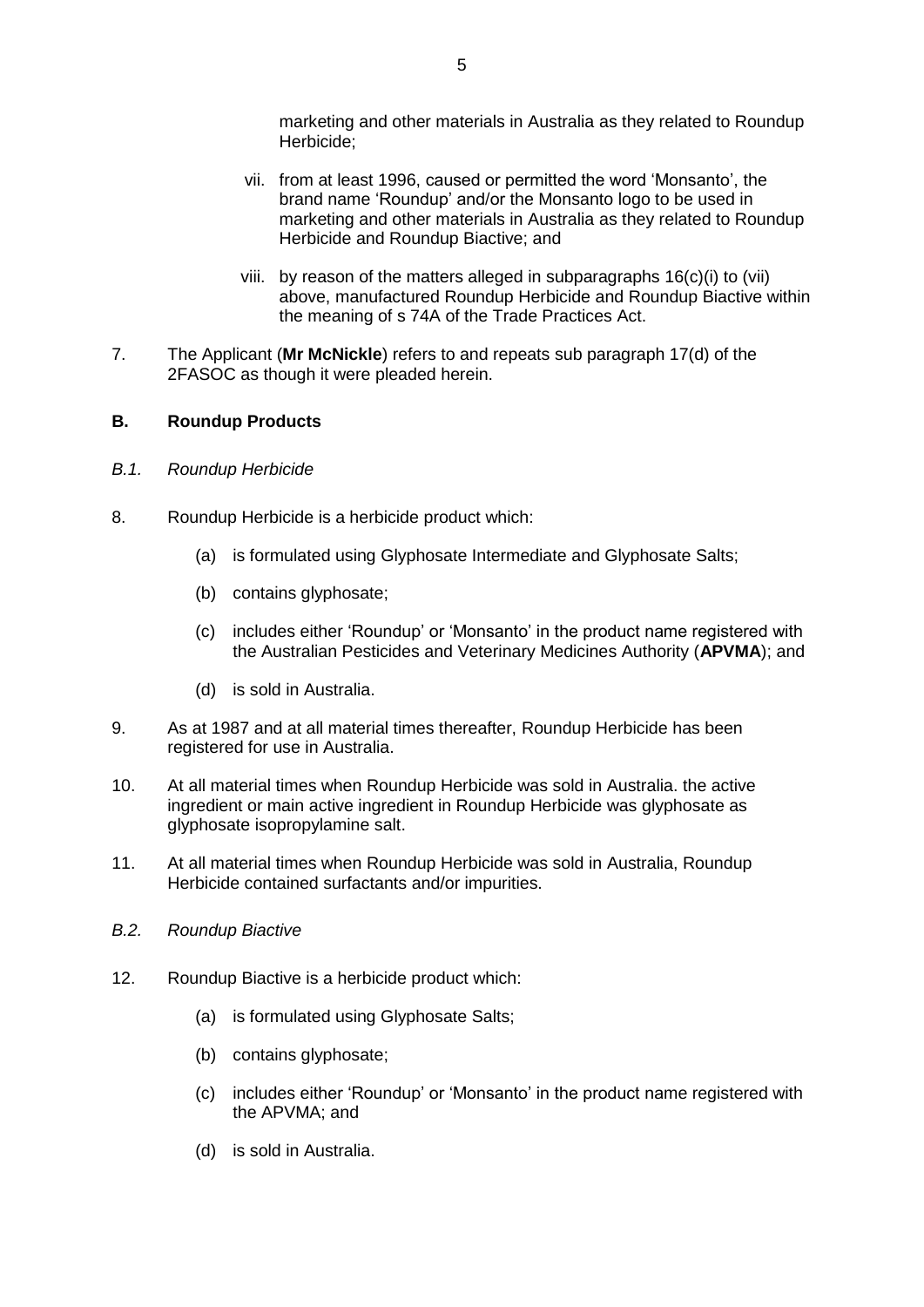- 13. From at least 29 May 1996 and at all material times thereafter, Roundup Biactive has been registered for use in Australia.
- 14. At all material times when Roundup Biactive was sold in Australia, the active ingredient or main active ingredient in Roundup Herbicide was glyphosate as glyphosate isopropylamine salt.
- 15. At all material times when Roundup Biactive was sold in Australia, Roundup Biactive contained surfactants and/or impurities.

## **C. Carcinogenic properties of Roundup Herbicide, Roundup Biactive and glyphosate**

- <span id="page-6-0"></span>16. By reason of the matters pleaded in paragraph 23 of the 2FASOC, at all material times Roundup Herbicide and Roundup Biactive the Roundup Products were carcinogenic.
- <span id="page-6-1"></span>17. Mr McNickle refers to and repeats paragraphs 24 to 26 of the 2FASOC as though they were pleaded herein (noting that, for the purposes of this Amended Points of Claim, references to 'Roundup Products' in paragraphs 24 to 26 of the 2FASOC are taken to refer to Roundup Herbicide and Roundup Biactive only).

## **D. The Applicant**

18. From about 1987, Mr McNickle came into direct contact with and was regularly exposed to Roundup Herbicide during its use.

#### **Particulars**

*Mr McNickle refers to paragraphs 13 to 16, 17 to 28, 39, 65, 81, 84, 120, 132 and 138 of the Outline of Evidence and paragraphs 5 to 13 of the 2FASOC and the particulars subjoined thereto.*

19. From about 2000, Mr McNickle came into direct contact with and was regularly exposed to Roundup Biactive during its use.

#### **Particulars**

*Mr McNickle refers to paragraphs 29, 39, 82, 84, 98, 103, 104, 105, 116, 126, 131 and 135 of the Outline of Evidence and paragraphs 8 to 12 of the 2FASOC and the particulars subjoined thereto.*

20. Mr McNickle otherwise refers to and repeats paragraphs 4 to 14 of the 2FASOC as though they were pleaded herein.

## **D. Mr McNickle's injuries**

21. In the period from 1987 to around May 2018, Mr McNickle was exposed to, had direct contact with, used or purchased Roundup Products.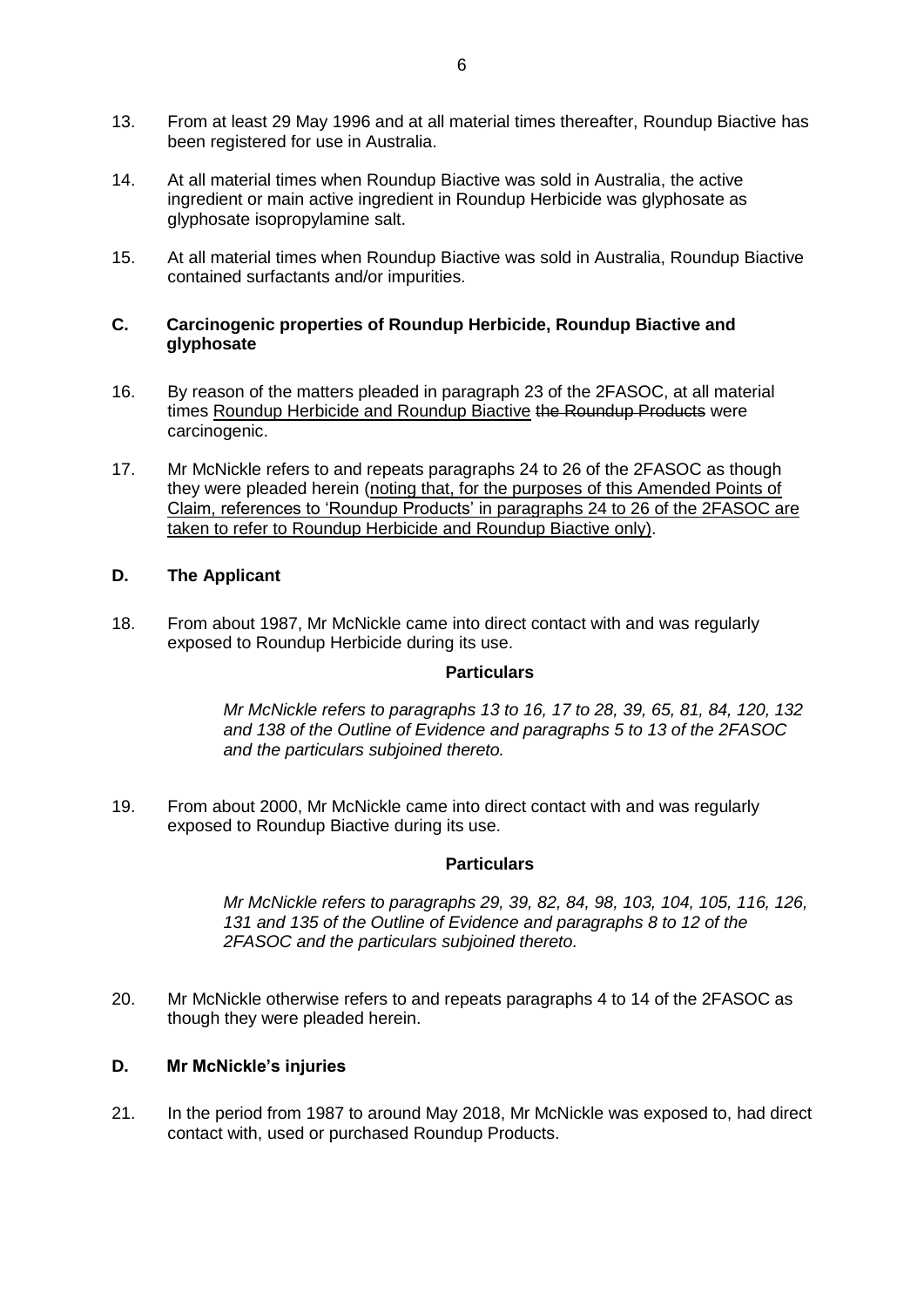22. By reason of the matters pleaded at paragraphs [16](#page-6-0) and [17](#page-6-1) above and paragraphs 23 to 26 of the 2FASOC, Mr McNickle developed non-Hodgkin lymphoma as a result of his use of or exposure to Roundup Products.

## **E. Loss and damage**

23. Mr McNickle has suffered loss and damage and will continue to suffer loss and damage by reason of the matters pleaded at paragraphs 35, 48, 60 and 61(a) and (b) of the 2FASOC.

### **Particulars of Injury**

- *i. Non-Hodgkinson lymphoma;*
- *ii. Hair loss, neuropathy, loss of sense of smell and taste, skin burn, sensitivity to sunlight, nausea, constipation, muscle tightness and cramps, mouth ulcers and tooth decay due to treatment by chemotherapy and radiotherapy;*
- *iii. Loss of mobility and strength;*
- *iv. Restriction of movement;*
- *v. Migraine;*
- *vi. Fatigue and sleep disturbance;*
- *vii. Distress and anxiety;*

## **Particulars of Loss of Earnings and Earning Capacity**

- *viii. Mr McNickle was born on 25 September 1982 and is now aged 39 years.*
- *ix. As a consequence of his injuries, Mr McNickle has been and remains incapacitated for his pre-injury employment in vegetation management. When last in employment in this capacity in 2015, he earned approximately \$1,000 to \$1,200 gross per week;*
- *x. Mr McNickle at present because of his injuries is only capable of performing light work and limited hours. He undertakes gardening work averaging approximately 2.5 hours per week. He occasionally can work longer hours;*
- *xi. Mr McNickle has also performed some casual work installing security cameras and like assistance, averaging from 1-2 days per week.*
- *xii. Full particulars of Mr McNickle's claim for past economic loss including loss of superannuation benefits will be provided prior to trial;*
- *xiii. But for the injuries, Mr McNickle with the agreement of his parents planned to take over the management of the business of PL & CV McNickle and eventually would have become sole owner and proprietor of the business;*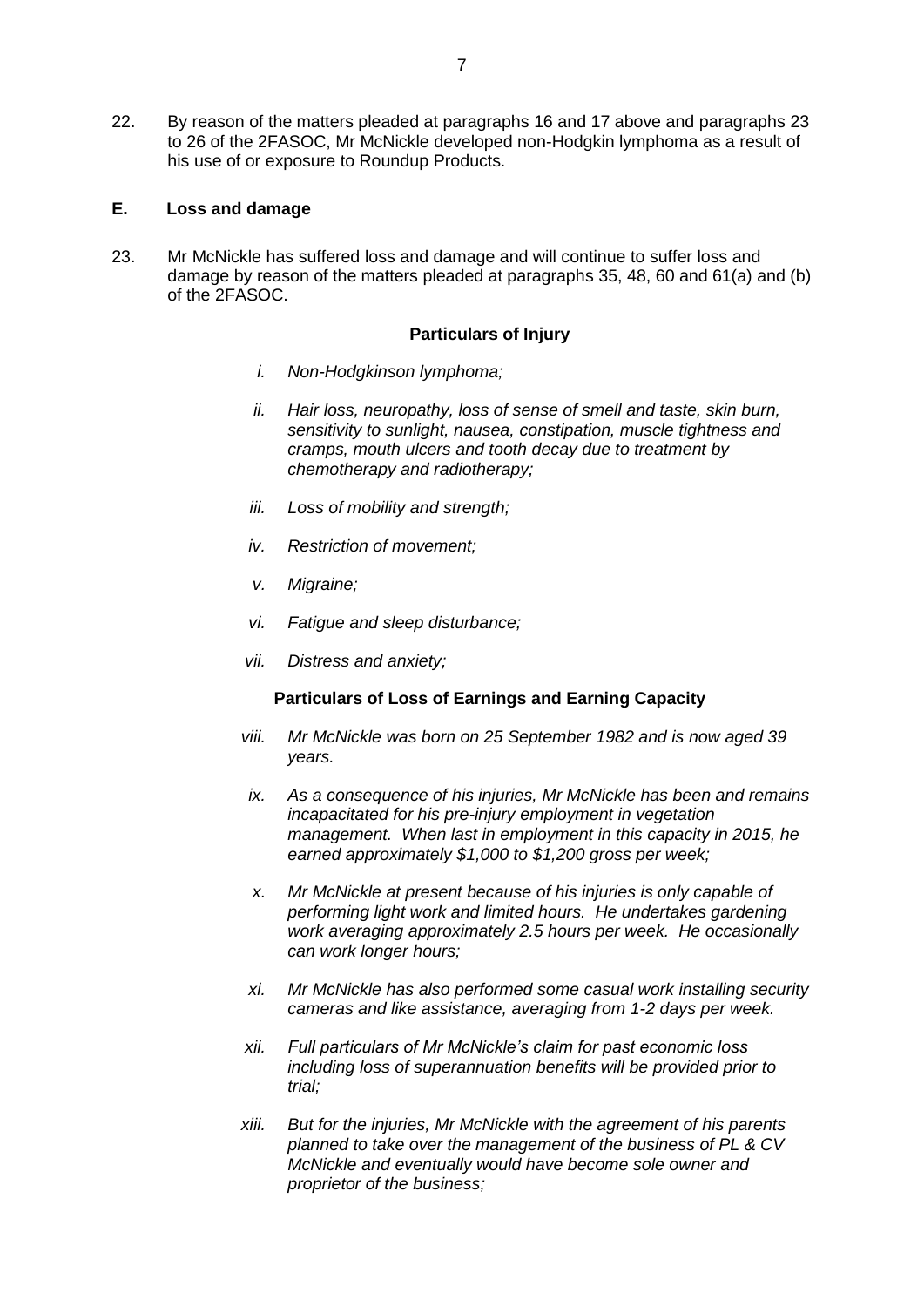*xiv. Full particulars of Mr McNickle's claim for future economic loss will be provided prior to the hearing of this matter.* 

#### *Particulars of medical expenses*

*xv. Mr McNickle has incurred, and continues to incur, medical and like expenses relating to his injuries. Full particulars of the claim for past and future medical expenses will be provided prior to trial;*

#### *Particulars of attendant care*

- *xvi. Mr McNickle has been provided with care and assistance by his wife, Ilea, since beginning to feel unwell from his injuries in March 2018. The care and assistance has varied depending on the well-being of Mr McNickle;*
- *xvii. Mr McNickle makes claims for the cost of such care both for the past care and anticipated future care. Full particulars will be provided prior to trial.*

## **AND THE APPLICANT CLAIMS**

The Applicant refers to and repeats as pleaded herein the details of claim set out in the Amended Originating Application dated 16 June 2020.

This Points of Claim was prepared by Jack Rush QC, Melanie Szydzik and Rebecca Howe, counsel for Mr McNickle.

Date: 12 9 April 2021

\_\_\_\_\_\_\_\_\_\_\_\_\_\_\_\_ Signed by Lee Taylor Lawyer for Mr McNickle

Signed electronically pursuant to the Special Measures Information Note (SMIN-1) by the deponent at Melbourne in the state of Victoria on 9 April 2021.